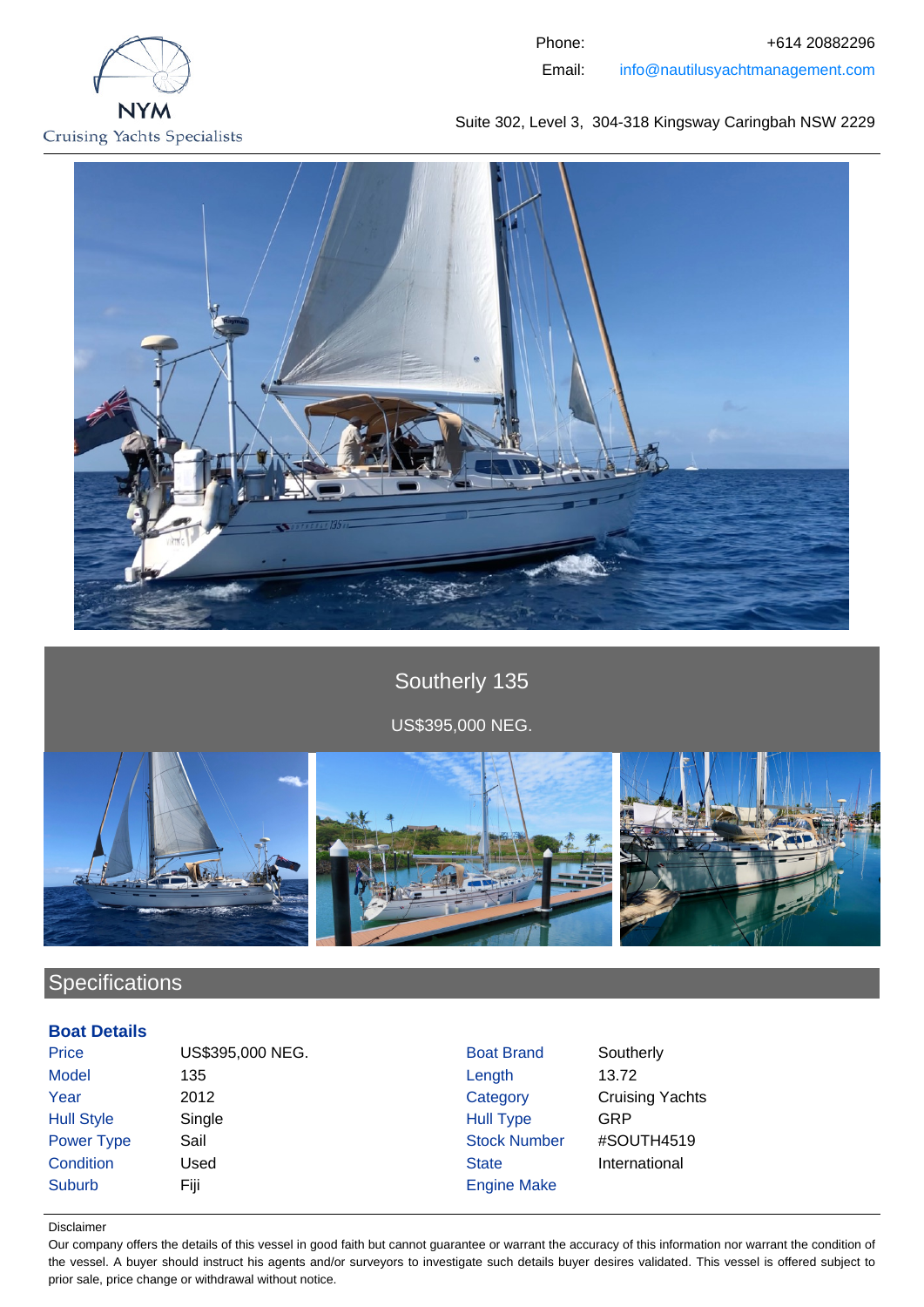

# **Description**

SOUTHERLY YACHTS - Great Sailing Blue Water Boats Capable of sailing in a Very Shallow Bay or Around the World

"VIKING" - THE LAST OF THE ICONIC S135

One owner since new

Variable draft from 2'9" to 9'" at the push of a button.

Boat fully stable on her bottom thanks to her extra strong twin rudders.

Boat commissioned withextraordinary list of extras in preparation for cruising around the world.

Purchase price new with additions and reinforcements to the design is over twice the current asking price.

This boat has been kept dry docked several months / year.

Kevlar reinforced bow and water tight bulkhead fwd commissioned by owner at the time of build.

Selden in-mast Furling Main

Upgraded sails: Spectra Main and Genoa invert good condition. Kept stowed below for several months a year when the boat is in dry dock.

Power halyard winch

Next Gen Generator USA 2016

Reverse Cycle Heat/ Cool air conditioning

Separate hot air ducted heating system

Raymarine electronics including 2 chartplotters

Bow Thruster

ElectricWindlass

LED lights

Large stern rail seats

Solar panels

Our company offers the details of this vessel in good faith but cannot guarantee or warrant the accuracy of this information nor warrant the condition of the vessel. A buyer should instruct his agents and/or surveyors to investigate such details buyer desires validated. This vessel is offered subject to prior sale, price change or withdrawal without notice.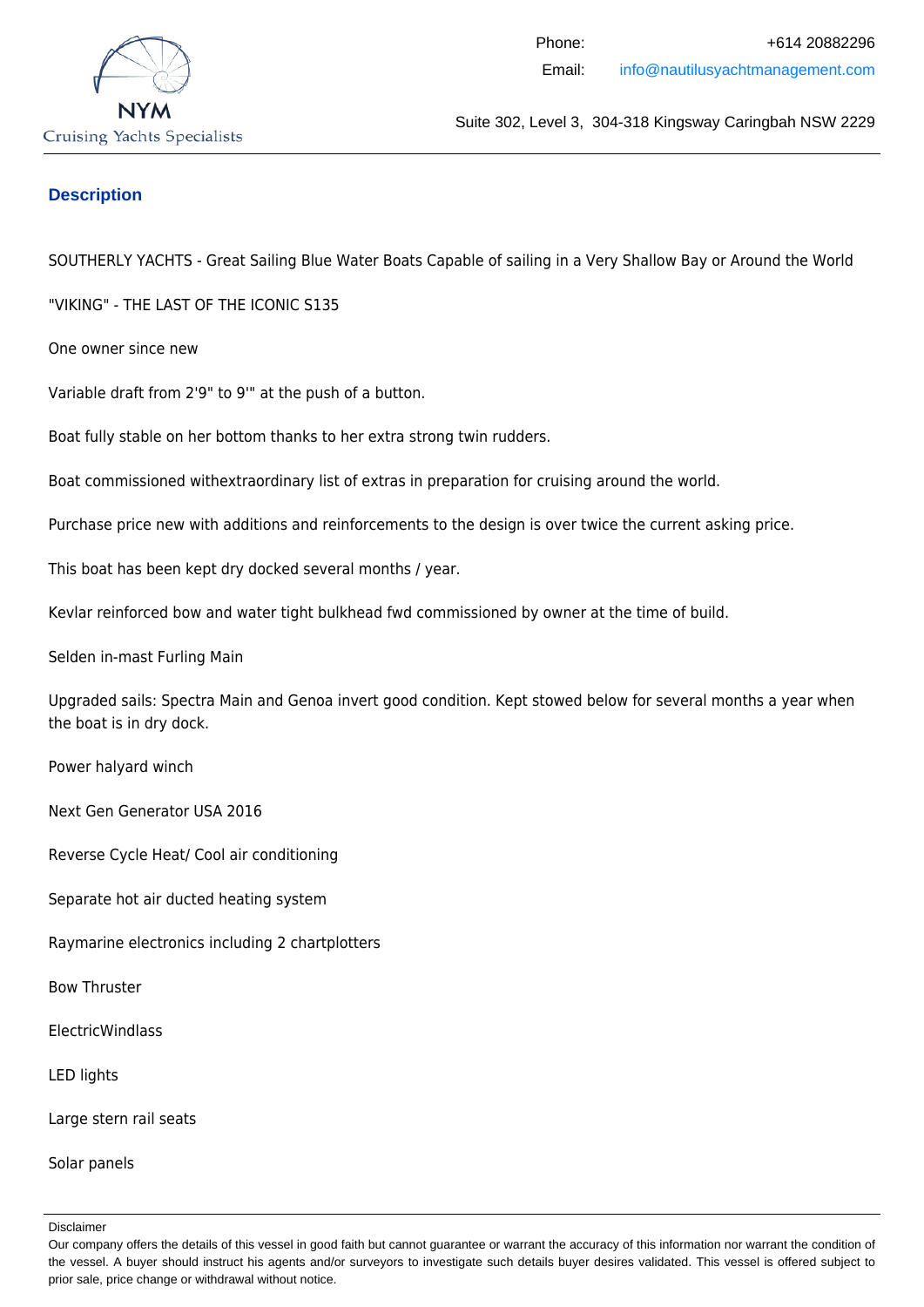

**Cruising Yachts Specialists** 

Suite 302, Level 3, 304-318 Kingsway Caringbah NSW 2229

Hydrovane

Washing machine

Separate workroom complete with tools and numerous spares.

Boat to cover the whole boat for storage

All new batteries June 2019

Alloy RIB with two outboard engines (one big one small)

Too many features to list here.... read the full list in 'Description'

------------------------

The Southerly name needs no word of introduction.

The internet abounds with glowing reviews for the Southerly 135s including from big names such as 'Sail Magazine' and 'Cruising World', commenting on the Southerly's extraordinary quality of build and the genius of Rob Humphreys' design. (Please note that the Southerlys are built by Northshore Yachts UK, not Northshore yachts Australia, who manufacture light weights cruiser / racers and are diametrically different yacht manufacturers).

When Viking's owner decided to go sailing around the world, his approach to searching for the perfect boat was methodical. He was looking for the perfect boat: a strong, seaworthy, versatile cruising yacht built to the highest standards and packed with all the features that would truly open the ocean to him, unlimited and able to cope in every situation. After setting his heart on the Southerly 135s, he then became involved throughout the building process and worked with the designer and manufacturer to further improve the specs to create what after 20 years of working in the cruising industry as a shipwright, skipper and specialised yacht broker, I can without hesitation call the most perfect 45' blue-water cruising yacht I have ever seen.

Why did he choose Southerly in the first place? The UK is well known for bringing to the world some of the best quality cruising yachts, and if the are expensive, it is for good reasons. If the French does the mass-produced boat well, the British focus on a smaller output, admittedly with a much higher price range, but use techniques that involve less machine and more hand-build techniques that are no longer profitable to large production lines, but result in yachts that are in every way of far better quality. From the lay of the glass to the finishing touches, everything is subject to the most stringent quality control. Everything from the choice of glass mat, gel coat, resin, timber, fittings hardware, machinery, even down to the tiniest hinge, is carefully chosen for strength and durability.

To further increase this already incredibly seaworthy design, the owner then went further with reinforcing the strength of the boat, particularly against collision and requested that the manufacturer use a solid (no core) Kevlar mat, which is virtually indestructible, for a large part of the bow section and added a watertight bulkhead.

The Westerly 135s is already a very comfortable, easy to sailboat that is built for a beautiful motion at seas while keeping a good turn of speed. To make the going even easier the owner turned his attention to the sail handling and commissioned a number of extras, including a bow thruster and a furling main sail (both Genoa and Main sail were

Disclaimer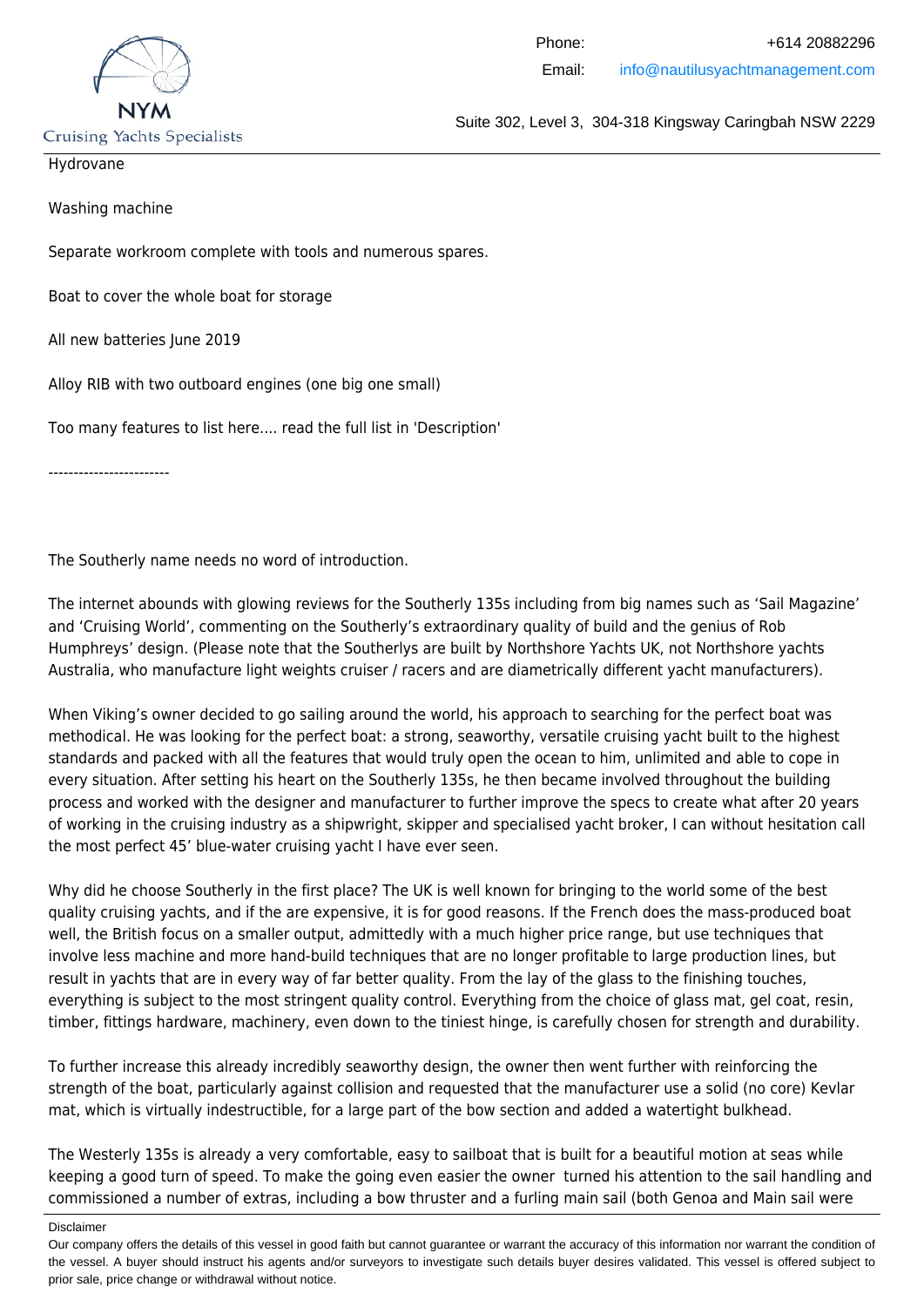

upgraded to Spectra for better performance and longevity). A primary power winch was added, a cockpit controlled anchor winch with chain counter and all the sheets run aft to the cockpit. The boat is effectively set up for solo-handling or short-handed passages.

Next, comfort was further improved by adding air conditioning (14000 BUT) with an additional separate hot air ducted system throughout the boat, a washing machine, and a separate fully set-up work area complete with all the tools needed and of course dedicated storage for everything needed to repaired and maintain everything on board.

Regarding power, the boat is fully equipped to be self-sufficient with solar panels, a 3.4kva generator (2016) and a full set of brand new batteries (2019).

Down below the interior is practical and extremely well though-off. The huge aft cabin with private ensuite rivals much larger boats. It is a veritable owner's stateroom, private from the rest of the boat and comfortable to use in any weather. The raised salon is really what it is, a beautiful area to relax, dine or entertain with a panoramic view of the outside and with direct access to the cockpit. The keel box does not impede on the lower interior, which is divided into a bunk cabin to port with a settee to starboard and a V berth forward.

The galley is substantial and well designed for safe use at sea. (Please read the accommodation and galley description on the next page for more details).

The important demands for storage capacity for a blue-water cruising yacht are well met. If these are increasingly reduced in modern production boats that favour emphasising open spaces ill-suited to long term travels and live-aboard, the Southerly 135s provides an abundant storage capacity for both everyday items and stores which must be able to be organised and readily accessible, as well as heavier equipment, machinery, etc. There is ample space for everything in intelligently located storage areas.

Going back to the general design, the flexibility of the retractable keel is an extraordinary asset for cruisers. Designed for use in the extreme tidal areas of the UK, the boat is perfectly stable on its bottom with the keel retracted and its two strong rudders acting as stabilisers. This feature is perfect for cruising amongst low-lying reefs or when wanting to tuck yourself in away from storm surge in adverse weather. With the keel fully retracted, the profile depth is only 2'9" at its deepest. You can beach the boat to clean her or to access tidal areas. The possibilities are limitless.

When at sea, a simple push of a button will extend your draft to a high performance 9'9".

Of course you are also able to chose any other drafts in between depending where you are and wish to go and everything just at the touch of a button positioned next to the helm.

To recap, the wonderful Southerly 135s is at home anywhere in the world, in the canals of France as much as in the South Pacific and strong enough to handle as well as equiped to explore the high latitudes and more challenging oceans in the world. She is powerful, sea kindly, reasonably fast and in every way the perfect cruising yacht.

'Viking' is a one owner boat that was not only the latest 135s built, she is also the best one thanks to her owner's improvements both at the time of build and throughout his years of ownership. She has never been chartered, been kept in dry storage several months a year, presents in beautiful condition and is ready to go with you anywhere in the world at a moment's notice.

Please contact Anna at Nautilus Yacht Management for more info. We would be delighted to tell you more about this

Our company offers the details of this vessel in good faith but cannot guarantee or warrant the accuracy of this information nor warrant the condition of the vessel. A buyer should instruct his agents and/or surveyors to investigate such details buyer desires validated. This vessel is offered subject to prior sale, price change or withdrawal without notice.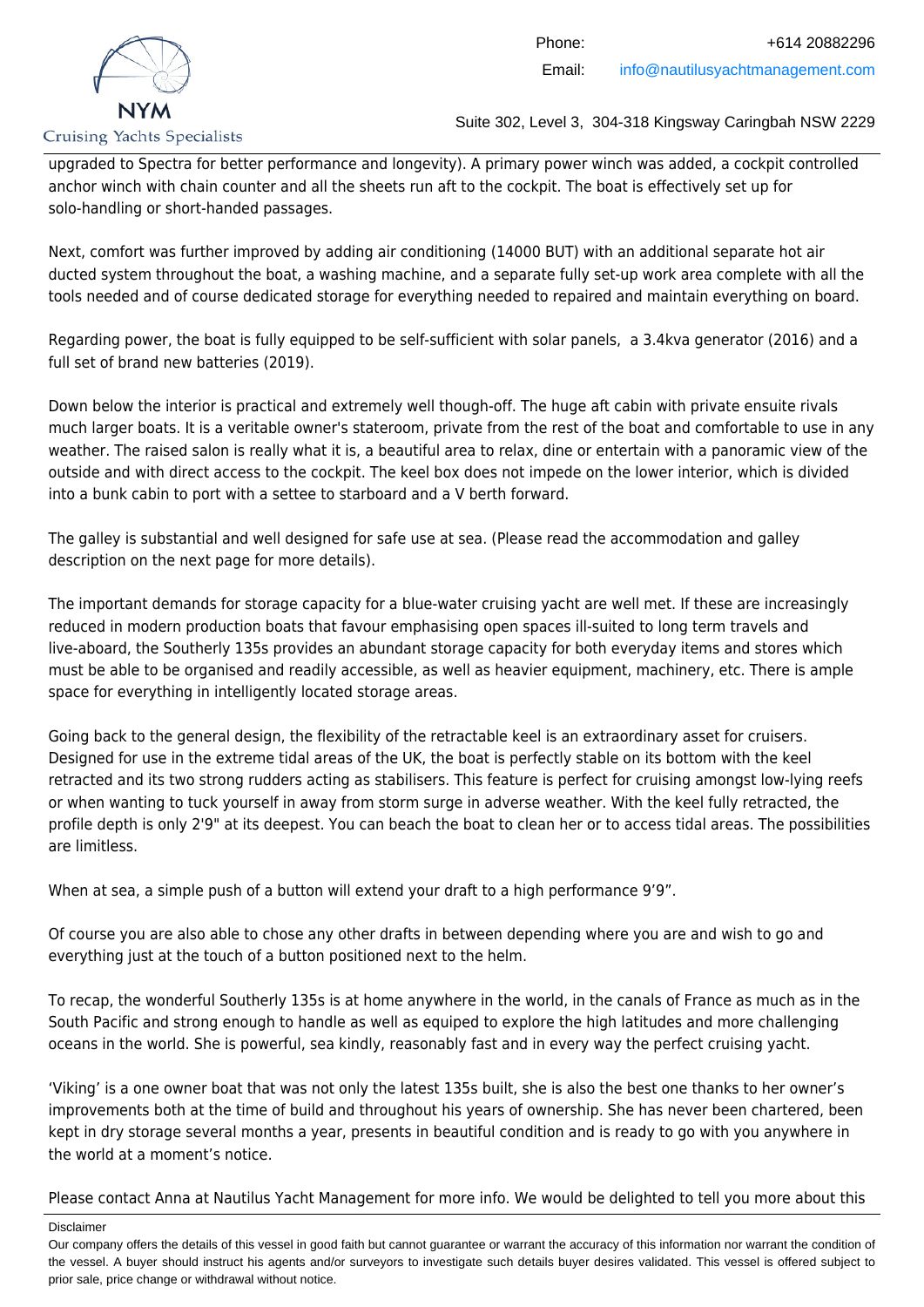

magnificent boat and to organise an inspection for you. The boat is currently at Vuda Marina, Fiji, which is about 20mn drive from Nadi International Airport.

VESSEL WALK-THROUGH:

"Viking" has 3 cabins and 2 heads and will sleep 8 people comfortably. Mahogany joinery. throughout in beautiful condition.

Numerous deck salon windows provide panoramic views and give you an instant feeling of space. In addition there are many ports and hatches which provide excellent lighting and ventilation. There is even a dedicated work/storage area.

Main Salon:The popular raised salon is a wonderful place to sit comfortably with generous seating for 6 people. Large salon windows provide great visibility and allow you to see what is going on around you. This area is very comfortable either underway or when entertaining. The salon table folds to provide a smaller coffee table or expands to make a dining table. The table also lowers to make an additional sleeping area when required. Storage is found under the seating and outboard in lockers. Concertina blinds can be drawn partially or completely over the salon windows for additional privacy.

There is a separate seating alcove on the starboard side forward of the main salon. This provides a pleasant area away from the main salon for some quite reading or for the kids to play a game. The table here folds down out of the way when not required. There is also an infill to convert this to a berth. Nice sized windows provide plenty of light and are suitably placed to see outside while seated.

Nav:Opposite the salon, on the starboard side is the nav area. For additional details see ÒNav and ElectronicsÓ below.

Galley:The galley is amidships to starboard in a lower position for greatest comfort at sea. For further details see ÒGalleyÓ below.

Owners Stateroom:The large master stateroom is very comfortable with plenty of light, good headroom and lots of room to move around. There is a large centerline berth with seating on either side, convenient outboard shelves, and a private ensuite head. The berth is split for a lee cloth. Opposite the berth is a bookshelf with drawers below. With 4 opening ports and a large hatch there is very good light and ventilation. In addition, there are numerous overhead lights and reading lights. Additional storage is provided by a large hanging locker and another outboard locker with shelves.

Forward Cabin:The forward cabin has a long v-berth with a filler and private access to the "day" head. Plenty of light and ventilation is provided by a large hatch overhead, 2 opening ports and 2 additional ports. Curtains cover the ports for privacy and there is screen/shade to cover the hatch. There is lots of storage throughout this area; enclosed locker forward, shelves outboard, drawers, hanging locker, and more under the berth.

Third Cabin:Forward of the salon on the port side is a third cabin with upper and lower berths. There are lee cloths for both berths. There is storage inboard (2 large lockers) and an L-shaped counter.

Two Heads:Both have been upgraded to Johson Aqua-T electric heads. The guest or day head is located just forward

Our company offers the details of this vessel in good faith but cannot guarantee or warrant the accuracy of this information nor warrant the condition of the vessel. A buyer should instruct his agents and/or surveyors to investigate such details buyer desires validated. This vessel is offered subject to prior sale, price change or withdrawal without notice.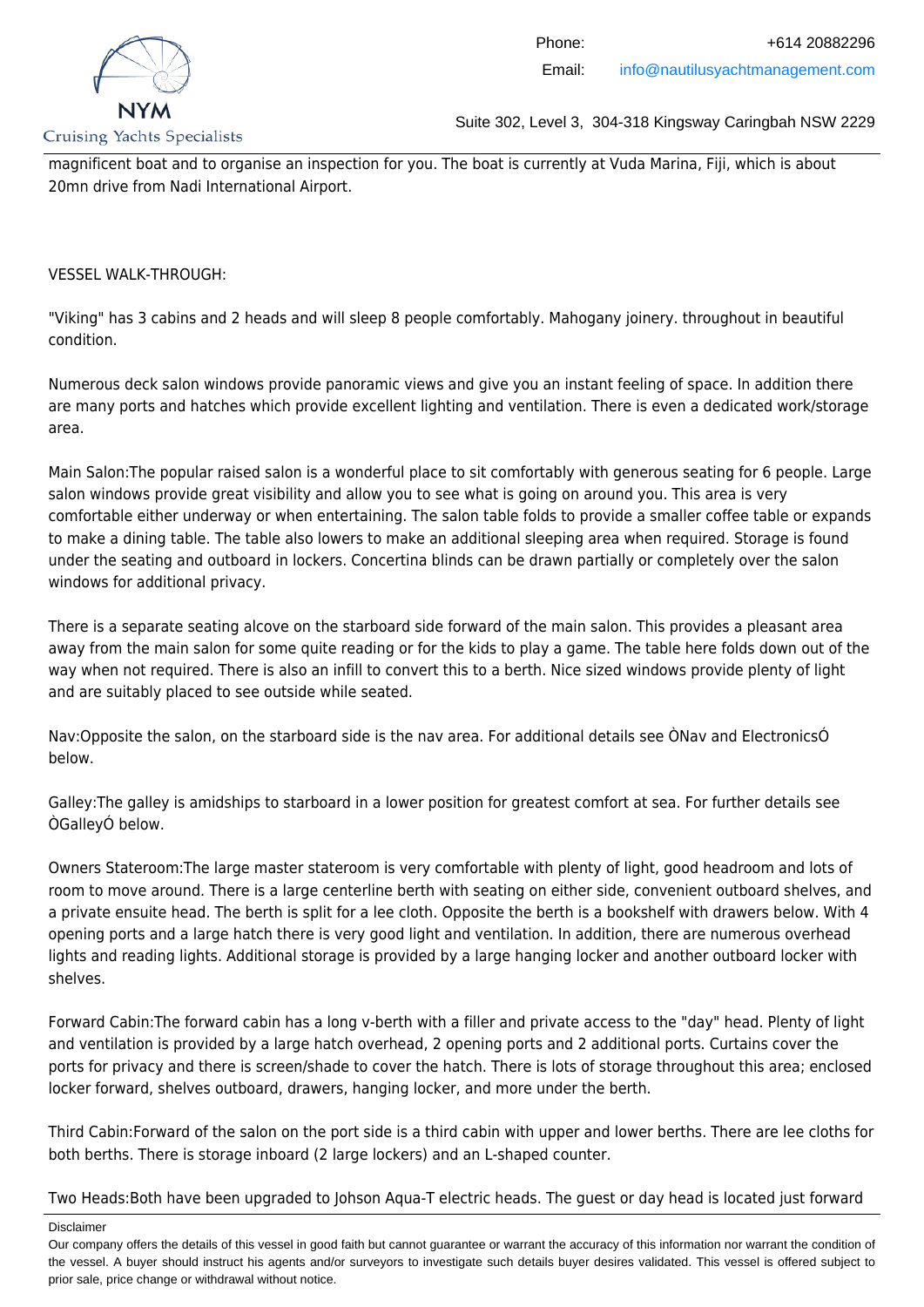

of the third cabin on the port side. Features include; nice sized basin, large mirror, opening port, outboard lockers and a comfortable seat which covers the head allowing you to sit when showering. There are 2 doors; 1 private from the guest ahead and the other opposite the third cabin.

The aft head is ensuite to the master stateroom and has an extractor fan with a two way switch, large basin, mirror, opening port, and outboard lockers as well. There is another door through this head that leads to a separate work area.

Work Room:There is a separate stand up work room with a work bench outboard and room for storing some larger items. From this room there is good access to the generator fwd and also additional access to the engine, plumbing, and electronics. In this room is also the washing machine. Access to this room is 2 ways - from the master head and also steps from the cockpit locker above.

ADDITIONAL FEATURES:

- Reverse cycle Heat/Air 16,000BTU
- Hot air programmable heating system with 5 outlets (salon, each cabin and aft head)
- Concertina blinds for deck salon windows
- Screens/shades for all large overhead hatches
- Curtains are available if required
- Gauges for all tanks (fuel, water, holding)
- Radio/CD/MP3 stereo system with 2 speakers
- Remote control for stereo system in cockpit with waterproof speakers
- Upgrade to LED interior lights
- Watermaker: Spectra Catalina 300 MPC 12.5 gph
- Holding tank system for both heads pump to sea or into tank
- Eumenia Single Nova washing machine
- Strong box

### GALLEY:

The spacious inline galley is located on the starboard side aft of the salon at a lower level. This location lessens the motion and provides more stability for the cook when at sea. A grab bar runs the length of the galley for added safety. Lots of storage is found outboard in both enclosed lockers and open shelves. Additional counter space, a microwave and more storage is found inboard.

Features include:

- Refrigeration, keel cooled
- Two fridges and separate freezer with 50-60L capacity
- Force 10 3 burner stove w/oven
- SS Microwave
- Saltwater recessed foot pump
- Two sinks
- Aquafilta water filter

#### Disclaimer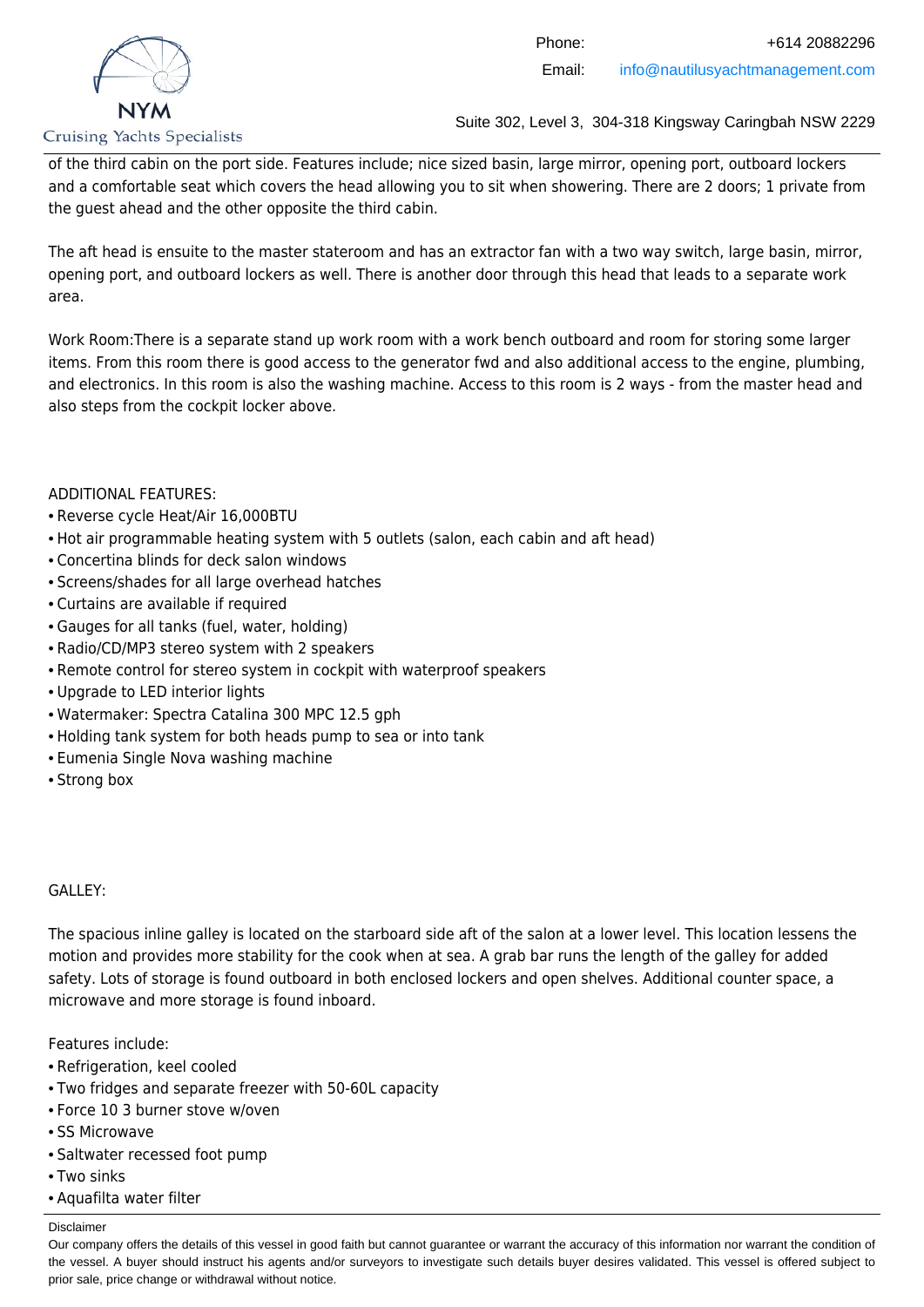

**Cruising Yachts Specialists** 

- Garbage bin fitted in galley worktop
- Gas solenoid switch with gas and CO detector

#### ELECTRONICS AND NAVIGATION:

The nav station is conveniently located at the base of the companionway to stbd and has full outside visibility. A comfortable nav seat has an additional benefit in that it swivels. The nav table is large with storage under. Additional storage is found under the chart table and outboard.

- Raymarine C90W chartplotter at helm
- Raymarine C140W chartplotter at nav
- •

Comar AIS Class B receiver and transponder

•

Raymarine 18" scanner fitted on scanstrut

•

Raystar 125 satellite GPS antenna mounted to coachroof

•

Raymarine ST60+: Speed, depth and wind indicators in cockpit with repeater at chart table

•

Raymarine ST6002+ autopilot with controls at the helm & the nav

•

Two satellite phones

•

SSB

•

Raymarine Ray55E VHF radio

•

RayMic hand mike for VHF in cockpit

•

External speaker for VHF

•

Secondary VHF antenna fitted on scanstrut

•

Our company offers the details of this vessel in good faith but cannot guarantee or warrant the accuracy of this information nor warrant the condition of the vessel. A buyer should instruct his agents and/or surveyors to investigate such details buyer desires validated. This vessel is offered subject to prior sale, price change or withdrawal without notice.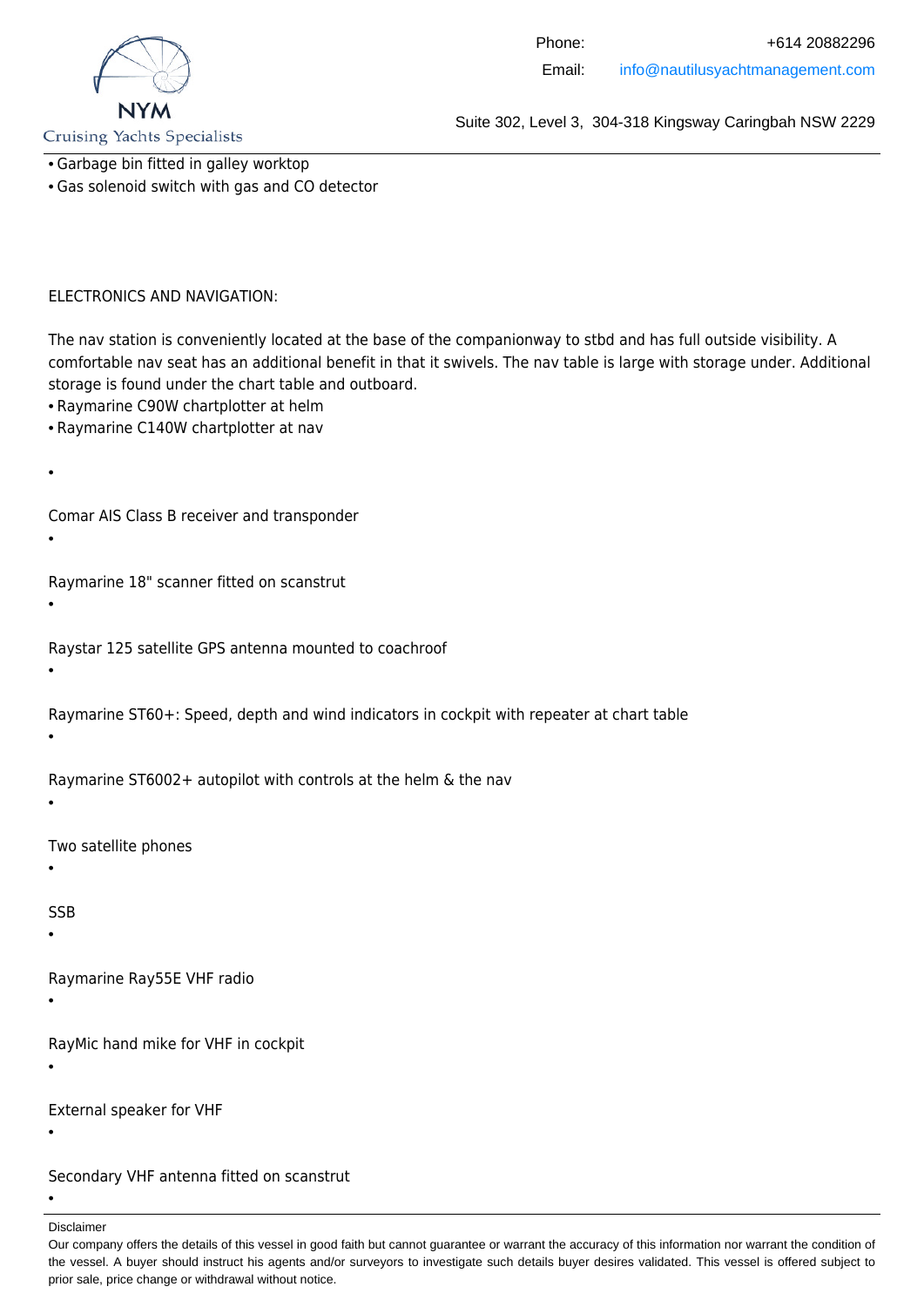

**Cruising Yachts Specialists** 

Scanstrut pole mounted on aft deck

•

Small ground plate for groundplane receiver

•

Insulated backstay for SSB

•

Push button keel control and keel position indicator at helm

SAILS AND RIGGING:

Selden rig is well thought out, the Furlex roller-furling double headsail system is easy to handle, and the placement of sheet leads makes single handling a snap.The steering is finger- touch smooth, and with the keel fully down, the vessel tracks very well. She exhibits neither the quick, jerky motion of a lightweight raceboat nor the bargelike undulations of a full-sectioned heavy-displacement cruiser.

•

Selden inmast furling main. Tall rig.

•

Furling assymetric G1 gennaker

•

Upgrade to Spectra sails - Main and Genoa, parasailor designed for Viking

•

Furling jib. Upgraded sail to Norlam.

•

Lewmar electric halyard winch

•

Mainsheet track conveniently located just aft of the cockpit providing easy access for the helmsman

•

Rod steering

•

Rodkicker boom vang

•

Disclaimer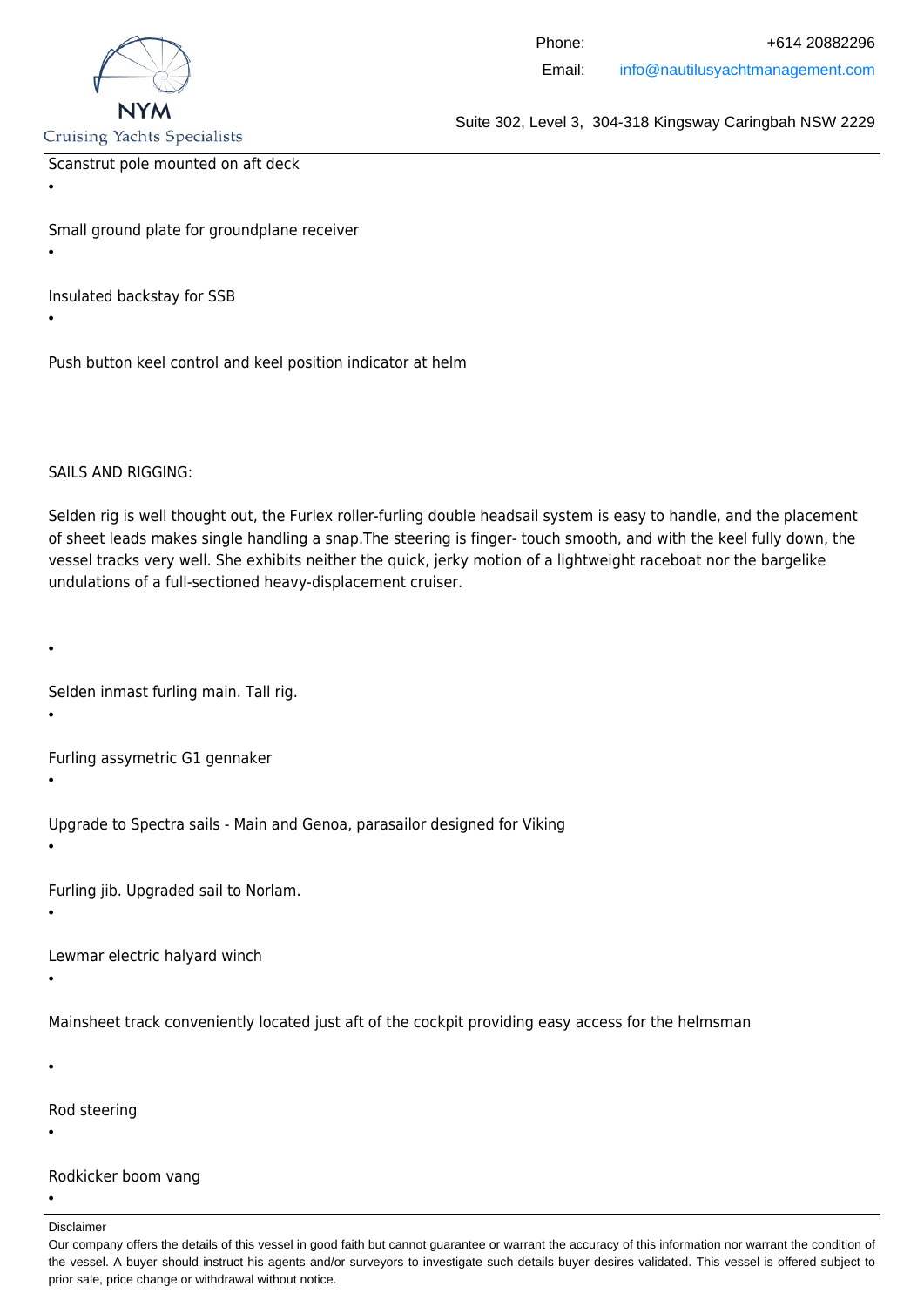

**Cruising Yachts Specialists** 

Suite 302, Level 3, 304-318 Kingsway Caringbah NSW 2229

Stainless steel bowsprit for Gennaker.

•

Vertical mast stowage for spinnaker pole

•

Hydrovane

ENGINE AND ELECTRICAL:

Yanmar 4JH4 54 HP diesel engine has been well maintained and is very clean. Good access to both engine and generator. There is even a separate work room with a bench and room to store large items.

- Next Gen ex USA 2016 4000S Generator 3.4kw
- Mastervolt Mass Combi 12/2000W 100A inverter/charger
- Mastervolt Masterview easy battery monitor
- 9 in total (950AH) batteries
- 12v 25amp socket in cockpit
- 240v ring main
- 3 Photovoltaic solar panels on coachroof (195 watts total)
- Max 3 blade feathering prop with rope cutter

### HULL AND DECK FEATURES AND EQUIPMENT:

Hull:Hand laid up heavy duty GRP molding, incorporating multi-axial and unidirectional reinforcements for strength and impact resistance. The hull is cored above the water line for insulation and weight reduction and is solid glass below. Thickness increases progressively toward the keel area. The keel box is an integral part of the hull layup. There is a substantial skeg fitted on centerline to protect the propeller and rudders when the yacht is dried out.

Swing Keel:The Swing Keel (this is not a centerboard) can be easily raised and lowered with just the push of a button and stopped anywhere in between. When raised the draft is only 2' 9" - just imagine where you can go? When lowered, the keel is an impressive 9 feet 9 inches, considerably deeper than all other similar sized cruising yachts. The additional draft enhances both performance and stability.The push button control as well as a gauge to show the keel position is fitted at the pedestal.

Deck:The decks are teak. Raised teak capped bulwarks provide extra comfort and safety. Forward is a stainless steel stem head fitting with twin bow rollers and abelow deck windlass. There is a very nice large aft deck ideal for lounging and sunning yourself. On either side of the pushpit are large stern rail seats.

Cockpit:Comfortable safe center cockpit. Portside cockpit locker has steps leading down to a work area and quick access to the engine and generator. The transom has sugar scoop steps and a SS bathing ladder.

Additional features as follows:

Our company offers the details of this vessel in good faith but cannot guarantee or warrant the accuracy of this information nor warrant the condition of the vessel. A buyer should instruct his agents and/or surveyors to investigate such details buyer desires validated. This vessel is offered subject to prior sale, price change or withdrawal without notice.